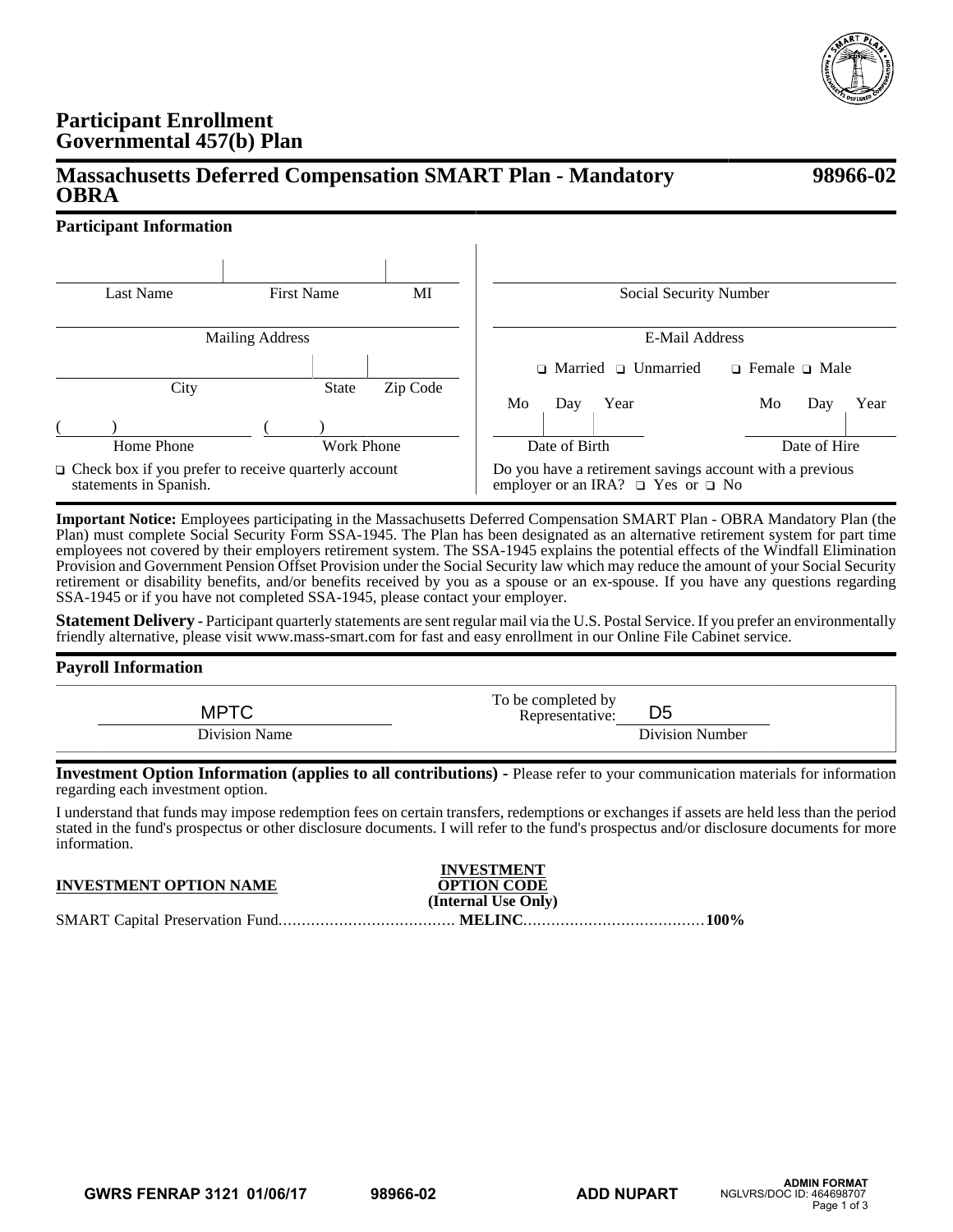|                |                           |      |                                    | 98966-02 |
|----------------|---------------------------|------|------------------------------------|----------|
| . .ast<br>Name | $- \cdot$<br>Name<br>Firs | M.I. | social<br>Security<br>Number<br>эc | vumbei   |

#### **Plan Beneficiary Designation**

This designation is effective upon execution and delivery to Service Provider at the address below. I have the right to change the beneficiary. If any information is missing, additional information may be required prior to recording my beneficiary designation. If my primary and contingent beneficiaries predecease me or I fail to designate beneficiaries, amounts will be paid pursuant to the terms of the Plan Document or applicable law.

**You may only designate one primary and one contingent beneficiary on this form. However, the number of primary or contingent beneficiaries you name is not limited. If you wish to designate more than one primary and/or contingent beneficiary, do not complete the section below. Instead, complete and forward the Beneficiary Designation form.**

| <b>Primary Beneficiary</b>    |                        |                                    |              |               |
|-------------------------------|------------------------|------------------------------------|--------------|---------------|
| 100.00%                       |                        |                                    |              |               |
| % of Account Balance          | Social Security Number | Primary Beneficiary Name           | Relationship | Date of Birth |
|                               |                        |                                    |              |               |
| Phone Number (Optional)       |                        |                                    |              |               |
| <b>Contingent Beneficiary</b> |                        |                                    |              |               |
| 100.00%                       |                        |                                    |              |               |
| % of Account Balance          | Social Security Number | <b>Contingent Beneficiary Name</b> | Relationship | Date of Birth |
|                               |                        |                                    |              |               |
| Phone Number (Optional)       |                        |                                    |              |               |

#### **Participation Agreement**

**Withdrawal Restrictions -** I understand that the Internal Revenue Code (the "Code") and/or my employer's Plan Document may impose restrictions on transfers and/or distributions. I understand that I must contact the Plan Administrator/Trustee to determine when and/or under what circumstances I am eligible to receive distributions or make transfers.

**Compliance With Plan Document and/or the Code -** Participation in this Plan is mandatory. A deduction will be taken from your wages and invested on your behalf based on your employer's Plan Document. I agree that my employer or Plan Administrator/Trustee may take any action that may be necessary to ensure that my participation in the Plan is in compliance with any applicable requirement of the Plan Document and/or the Code. I understand that the maximum annual limit on contributions is determined under the Plan Document and/or the Code. I understand that it is my responsibility to monitor my total annual contributions to ensure that I do not exceed the amount permitted. If I exceed the contribution limit, I assume sole liability for any tax, penalty, or costs that may be incurred.

**Incomplete Forms -** I understand that in the event my Participant Enrollment form is incomplete or is not received by Service Provider at the address below prior to the receipt of any deposits, I specifically consent to Service Provider retaining all monies received and allocating them to the default investment option.

**Account Corrections -** I understand that it is my obligation to review all confirmations and quarterly statements for discrepancies or errors. Corrections will be made only for errors which I communicate within 90 calendar days of the last calendar quarter. After this 90 days, account information shall be deemed accurate and acceptable to me. If I notify Service Provider of an error after this 90 days, the correction will only be processed from the date of notification forward and not on a retroactive basis.